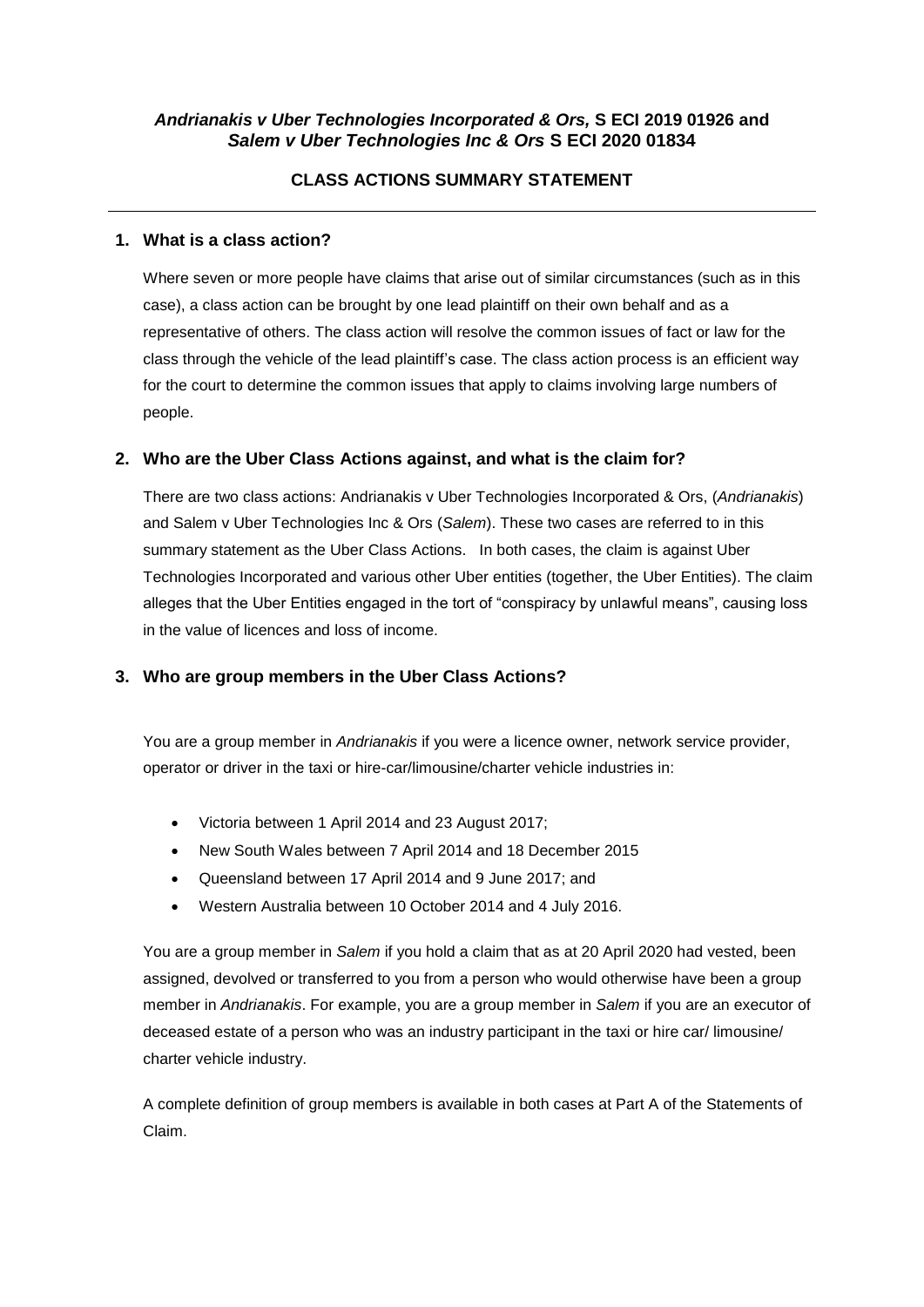### **4. What is the role and responsibility of the lead plaintiff?**

The role of the lead plaintiff is to be the representative for the class. They will provide instructions to Maurice Blackburn regarding the conduct of the case and may give evidence during the proceeding. In hearing the lead plaintiff's case, the Court will be asked to make findings in relation to questions of fact and/or law that are common to all group members.

In these two cases, the lead plaintiffs are Mr Nick Andrianakis, who is a taxi licence owner, operator and driver, and Mrs Jamal Salem, the executor for her late husband, Mr Anwar Salem, who was a taxi licence owner

### **5. Who is the law firm acting for the lead plaintiff?**

In both cases, it is Maurice Blackburn.

### **6. How are the Uber Class Actions funded?**

Unless there is a successful outcome to the Uber Class Actions (such as a settlement that is approved by the Court or a judgement by the Court awarding damages to group members), all costs associated with the class actions will be borne by either Maurice Blackburn or Harbour Fund III, L.P. (**Harbour**). Harbour is the litigation funder funding the case. In the event of a successful outcome, any amounts due to both Maurice Blackburn and Harbour must be first approved by the Court before they can be deducted from the money to be paid to group members. Those deductions will never exceed a group member's recovery.

In the event that there is not a successful outcome to the Uber Class Actions, group members cannot be pursued for costs by Uber - the *Supreme Court Act* prohibits orders for costs against group members.

#### **7. How are legal fees and disbursements charged?**

Maurice Blackburn's legal costs are calculated using time-based billing and disbursements (for example, fees for experts and barristers) are charged at cost. Harbour pays a proportion of the legal costs and all disbursements whilst the case is underway. The remaining legal costs are 'conditional' and are only recoverable by Maurice Blackburn in the event of a successful outcome. Maurice Blackburn will, at no stage, pursue group members for the payment of legal costs and disbursements.

It may be that the Court makes orders which have the effect of ensuring that all group members are treated equally in terms of the amount deducted from their recovery for legal funding costs, regardless of whether they had a Retainer with Maurice Blackburn and a Funding Agreement with Harbour.